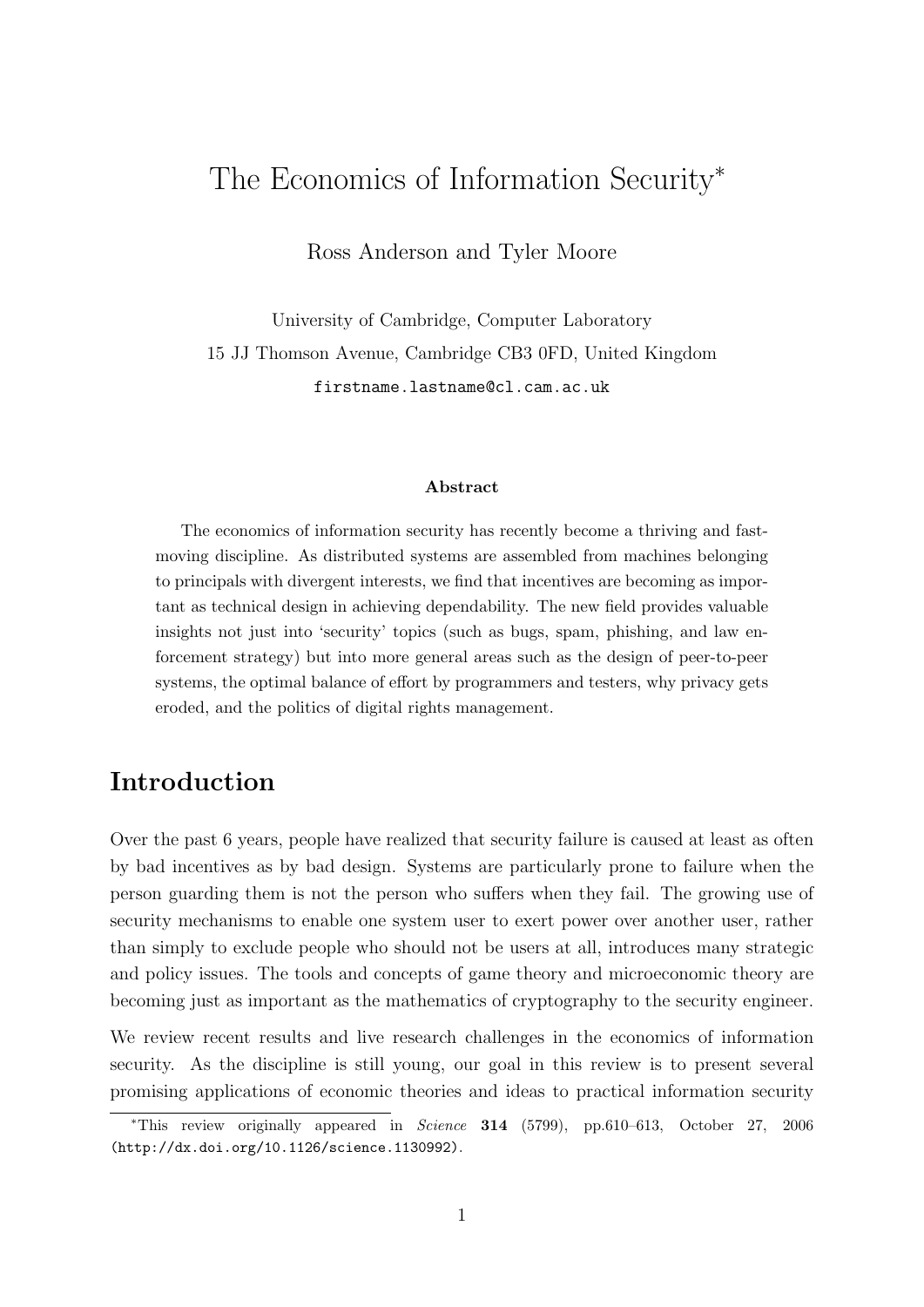problems rather than to enumerate the many established results. We first consider misaligned incentives in the design and deployment of computer systems. Next, we study the impact of externalities: Network insecurity is somewhat like air pollution or traffic congestion, in that people who connect insecure machines to the Internet do not bear the full consequences of their actions.

The difficulty in measuring information security risks presents another challenge: These risks cannot be managed better until they can be measured better. Insecure software dominates the market for the simple reason that most users cannot distinguish it from secure software; thus, developers are not compensated for costly efforts to strengthen their code. However, markets for vulnerabilities can be used to quantify software security, thereby rewarding good programming practices and punishing bad ones. Insuring against attacks could also provide metrics by building a pool of data for valuing risks. However, local and global correlations exhibited by different attack types largely determine what sort of insurance markets are feasible. Information security mechanisms or failures can create, destroy, or distort other markets; digital rights management (DRM) in online music and commodity software markets provides a topical example.

Economic factors also explain many challenges to personal privacy. Discriminatory pricingwhich is economically efficient but socially controversialis simultaneously made more attractive to merchants and easier to implement because of technological advances. We conclude by discussing a fledgling research effort: examining the security impact of network structure on interactions, reliability, and robustness.

### Misaligned Incentives

One of the observations that drove initial interest in information security economics came from banking. In the United States, banks are generally liable for the costs of card fraud; when a customer disputes a transaction, the bank either must show that the customer is trying to cheat or must offer a refund. In the United Kingdom, the banks had a much easier ride: They generally got away with claiming that their automated teller machine (ATM) system was 'secure,' so a customer who complained must be mistaken or lying. 'Lucky bankers,' one might think; yet UK banks spent more on security and suffered more fraud. How could this be? It appears to have been what economists call a moral hazard effect: UK bank staff knew that customer complaints would not be taken seriously, so they became lazy and careless. This situation led to an avalanche of fraud [1].

In 2000, Varian made a similar key observation about the antivirus software market. People did not spend as much on protecting their computers as they might have. Why not? At that time, a typical virus payload was a servicedenial attack against the Web site of a company such as Microsoft. Although a rational consumer might well spend \$20 to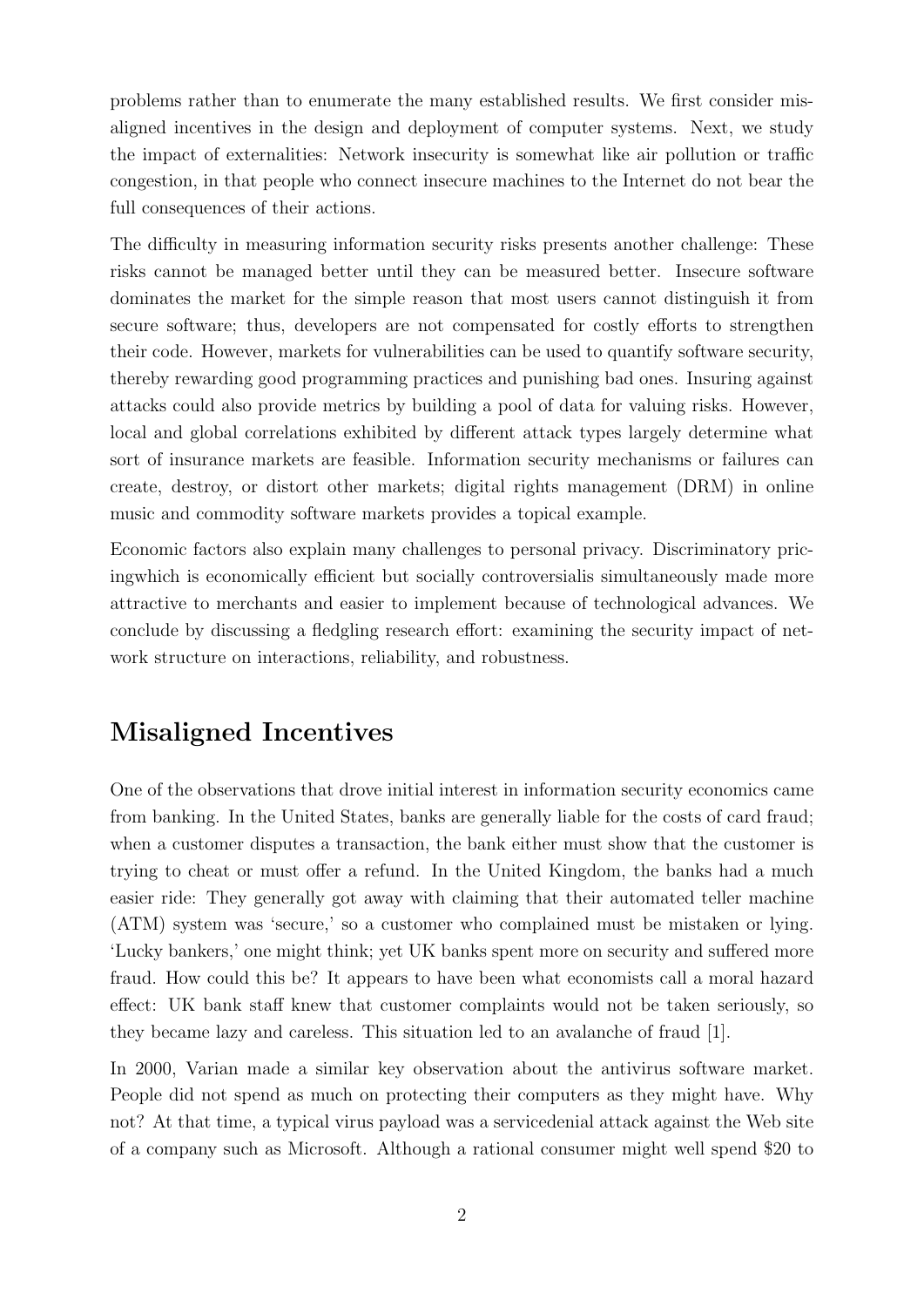prevent a virus from trashing his hard disk, he might not do so just to prevent an attack on someone else [2].

Legal theorists have long known that liability should be assigned to the party that can best manage the risk. Yet everywhere we look, we see online risks allocated poorly, resulting in privacy failures and protracted regulatory tussles. For instance, medical records systems are bought by hospital directors and insurance companies, whose interests in account management, cost control, and research are not well aligned with the patients' interests in privacy. Incentives can also influence attack and defense strategies. In economic theory, a hidden action problem arises when two parties wish to transact but one party can take unobservable actions that affect the outcome. The classic example comes from insurance, where the insured party may behave recklessly (increasing the likelihood of a claim) because the insurance company cannot observe his or her behavior.

We can use such economic concepts to classify computer security problems [3]. Routers can quietly drop selected packets or falsify responses to routing requests; nodes can redirect network traffic to eavesdrop on conversations; and players in file-sharing systems can hide whether they have chosen to share with others, so some may 'free-ride' rather than help to sustain the system. In such hidden-action attacks, some nodes can hide malicious or antisocial behavior from others. Once the problem is seen in this light, designers can structure interactions to minimize the capacity for hidden action or to make it easy to enforce suitable contracts.

This helps to explain the evolution of peer-to-peer systems over the past 10 years. Early systems proposed by academics, such as Eternity, Freenet, Chord, Pastry, and OceanStore, required users to serve a random selection of files from across the network. These systems were never widely adopted by users. Later systems that succeeded in attracting very many users, like Gnutella and Kazaa, instead allow peer nodes to serve content they have down-loaded for their personal use, without burdening them with others' files. The comparison between these architectures originally focused on purely technical aspects: the costs of search, retrieval, communications, and storage. However, it turns out that incentives matter here too.

First, a system structured as an association of clubs reduces the potential for hidden action; club members are more likely to be able to assess correctly which members are contributing. Second, clubs might have quite divergent interests. Although peer-to-peer systems are now thought of as mechanisms for sharing music, early systems were designed for censorship resistance. A system might serve a number of quite different groupsmaybe Chinese dissidents, critics of Scientology, or aficionados of sadomasochistic imagery that is legal in California but banned in Tennessee. Early peer-to-peer systems required such users to serve each other's files, so that they ended up protecting each other's free speech. One question to consider is whether such groups might not fight harder to defend their own colleagues, rather than people involved in struggles in which they had no interest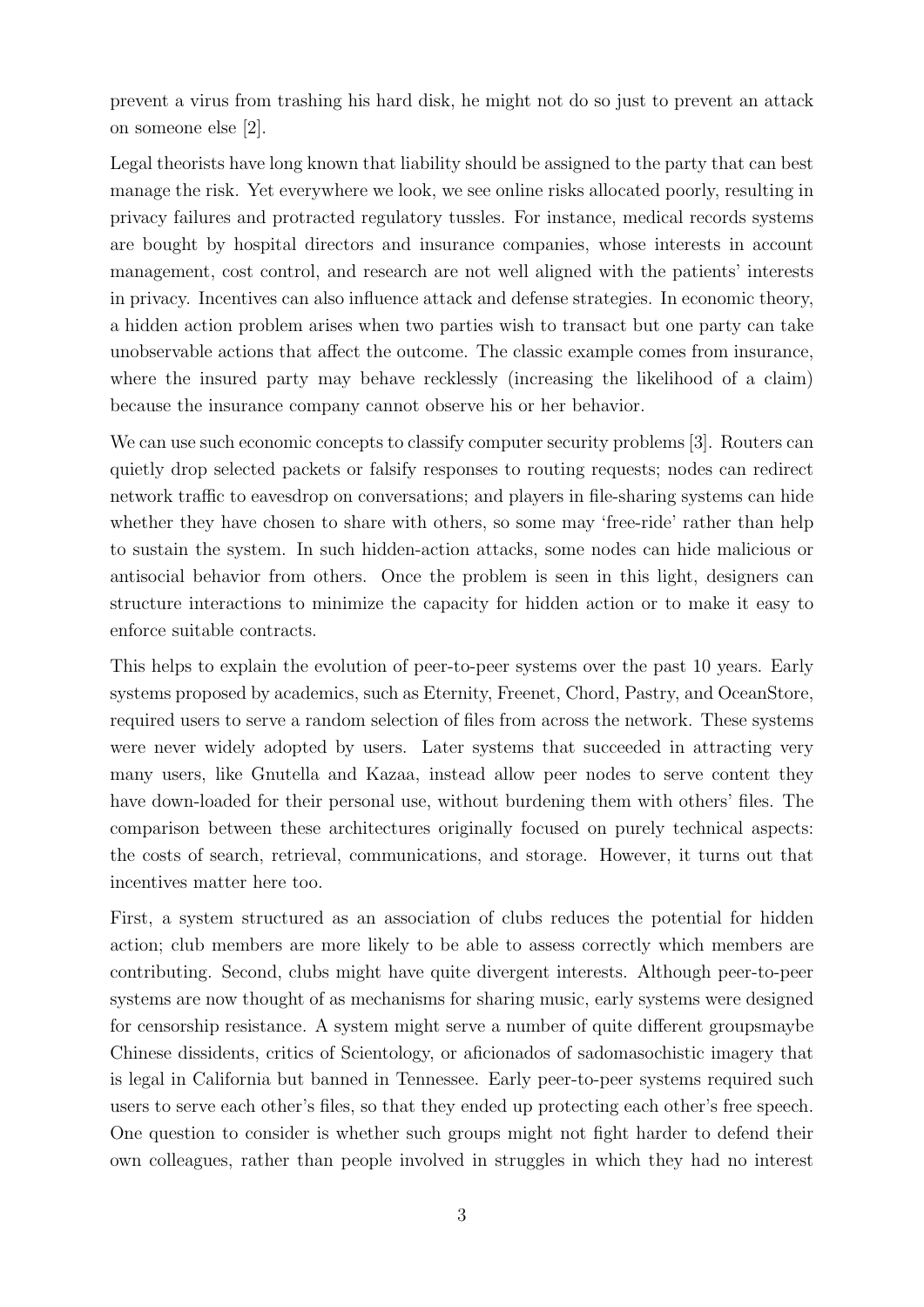and where they might even be disposed to side with the censor.

Danezis and Anderson introduced the Red-Blue model to analyze this phenomenon [4]. Each node has a preference among resource typesfor instance, left-leaning versus rightleaning political manuscriptswhereas a censor who attacks the network will try to impose a particular preference, thereby meeting the approval of some nodes but not others. The model proceeds as a multiround game in which nodes set defense budgets that affect the probability that they will defeat or be overwhelmed by the censor. Under reasonable assumptions, the authors show that diversity (where each node stores its preferred resource mix) performs better under attack than does solidarity (where each node stores the same resource mix, which is not usually its preference). Diversity makes nodes willing to allocate higher defense budgets; the greater the diversity, the more quickly solidarity will crumble in the face of attack. This model sheds light on the more general problem of the trade-offs between diversity and solidarity, and on the related social policy issue of the extent to which the growing diversity of modern societies is in tension with the solidarity on which modern welfare systems are founded [5].

#### Security as an Externality

Information industries are characterized by many different types of externalities, where individuals' actions have side effects on others. The software industry tends toward dominant firms, thanks in large part to the benefits of interoperability. Economists call this a network externality: A larger network, or a community of software users, is more valuable to each of its members. Selecting an operating system depends not only on its features and performance but also on the number of other people who have already made the same choice; for example, more third-party software is available for more popular platforms. This not only helps to explain the rise and dominance of operating systems, from System/360 through Windows to Symbian, and of music platforms such as iTunes; it also helps to explain the typical pattern of security flaws. Put simply, while a platform vendor is building market dominance, it must appeal to vendors of complementary products as well as to its direct customers; not only does this divert energy that might be spent on securing the platform, but security could get in the way by making life harder for the complementers. So platform vendors commonly ignore security in the beginning, as they are building their market position; later, once they have captured a lucrative market, they add excessive security in order to lock their customers in tightly [6].

Further externalities can be found when we analyze security investment, as protection often depends on the efforts of many principals. Budgets generally depend on the manner in which individuals' investments translate to outcomes, but the impact of security investment often depends not only on the investor's own decisions but also on the decisions of others.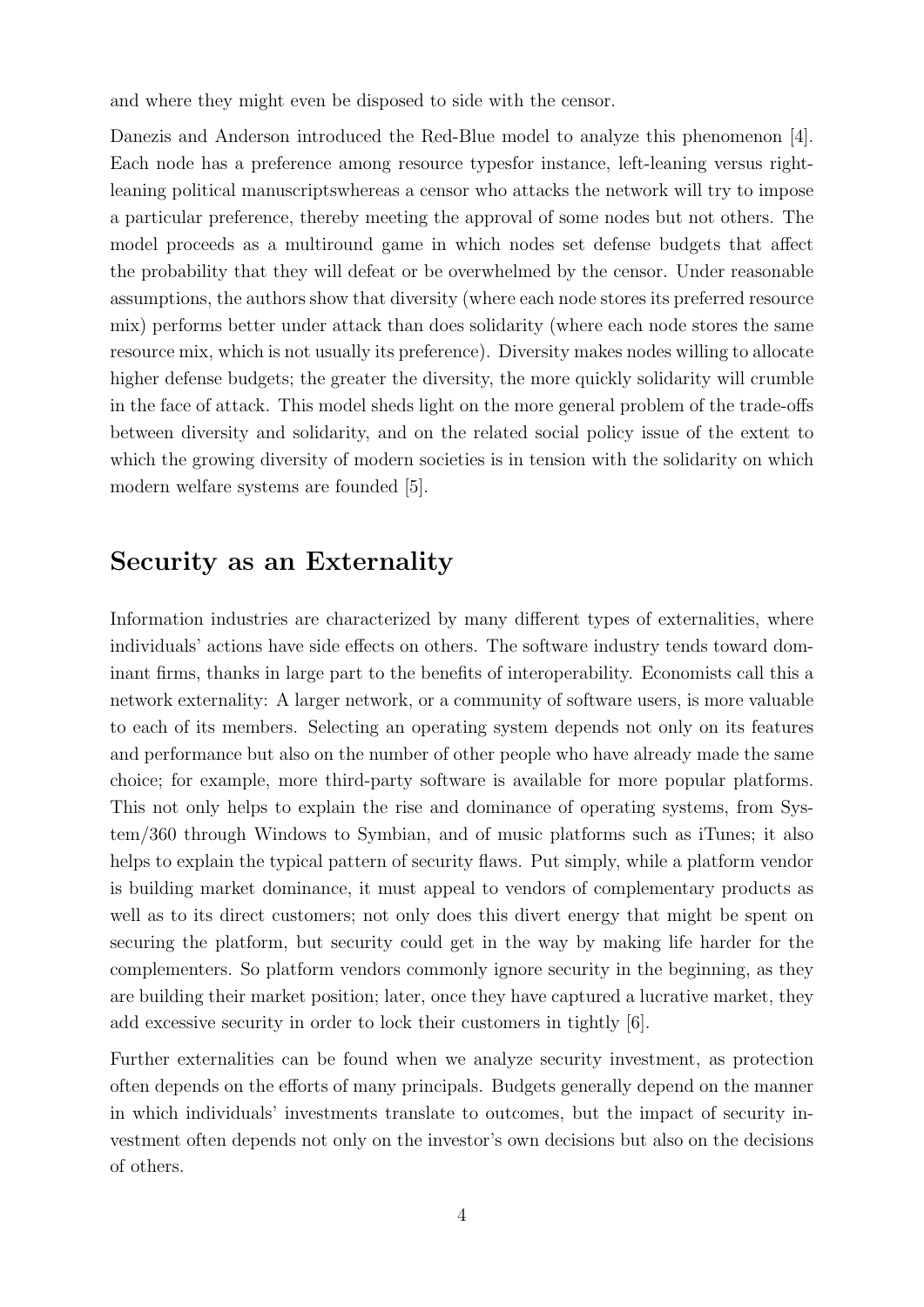Consider a medieval city. If the main threat is a siege, and each family is responsible for maintaining and guarding one stretch of the wall, then the city's security will depend on the efforts of the laziest and most cowardly family. If, however, disputes are settled by single combat between champions, then its security depends on the strength and courage of its most valiant knight. But if wars are a matter of attrition, then it is the sum of all the citizens' efforts that matters.

System reliability is no different; it can depend on the sum of individual efforts, the minimum effort anyone makes, or the maximum effort anyone makes. Program correctness can depend on minimum effort (the most careless programmer introducing a vulnerability), whereas software validation and vulnerability testing might depend on the sum of everyone's efforts. There can also be cases where security depends on the best effortthe actions taken by an individual champion. A simple model by Varian provides interesting results when players choose their effort levels independently [7]. Each player's cost is the effort expended in defense, whereas the expected benefit to players is the probability that the system avoids failure. When this probability is a function of the sum of individual efforts, system reliability depends on the agent with the highest benefit-cost ratio, and all other agents free-ride.

In the minimum-effort case, the agent with the lowest benefit-cost ratio dominates. As more agents are added, systems become increasingly reliable in the total-effort case but increasingly unreliable in the weakest-link case. What are the implications? One is that software companies should hire more software testers and fewer (but more competent) programmers.

Work such as this has inspired other researchers to consider interdependent risk. A recent influential model by Kunreuther and Heal notes that security investments can be strategic complements: An individual taking protective measures creates positive externalities for others that in turn may discourage their own investment [8]. This result has implications far beyond information security. The decision by one apartment owner to install a sprinkler system that minimizes the risk of fire damage will affect the decisions of his neighbors; airlines may decide not to screen luggage transferred from other carriers that are believed to be careful with security; and people thinking of vaccinating their children against a contagious disease may choose to free-ride off the herd immunity instead. In each case, several widely varying equilibrium outcomes are possible, from complete adoption to total refusal, depending on the levels of coordination between principals.

Katz and Shapiro famously analyzed how network externalities influence the adoption of technology: they lead to the classical S-shaped adoption curve, in which slow early adoption gives way to rapid deployment once the number of users reaches some critical mass [9]. Network effects can also influence the initial deployment of security technology. The benefit that a protection technology provides may depend on the number of users that adopt it. The cost may be greater than the benefit until a minimum number of players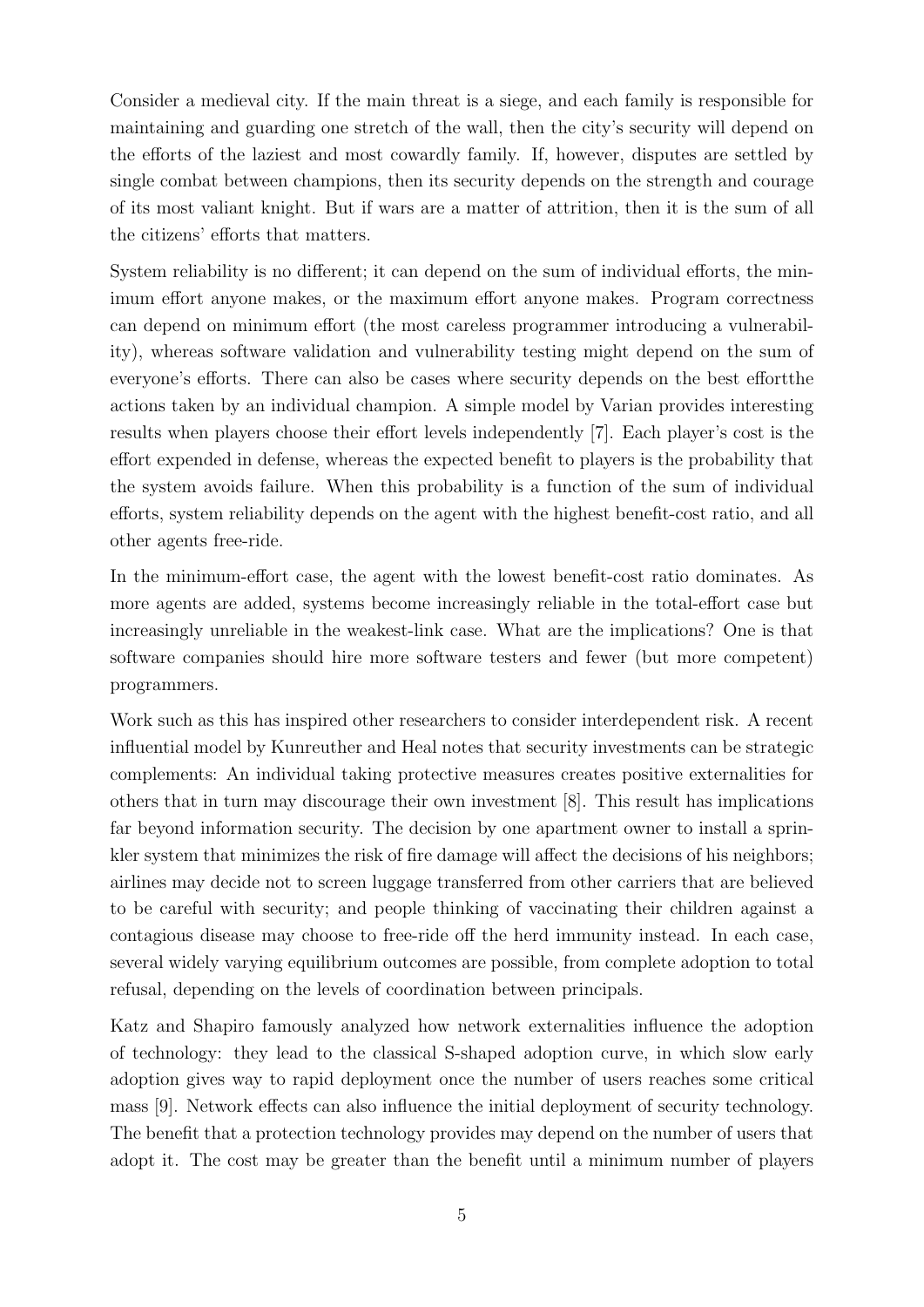adopt; if everyone waits for others to go first, the technology never gets deployed. Ozment and Schechter recently analyzed different approaches for overcoming such bootstrapping problems [10].

This challenge is particularly topical. A number of core Internet protocols, such as DNS and routing, are considered insecure. More secure protocols exist (e.g., DNSSEC, S-BGP); the challenge is to get them adopted. Two security protocols that have already been widely deployed, SSH and IPsec, both overcame the bootstrapping problem by providing adopting firms with internal benefits. Thus, adoption could be done one firm at a time, rather than needing most organizations to move at once. The deployment of fax machines also occurred through this mechanism: Companies initially bought fax machines to connect their own offices.

#### Economics of Vulnerabilities

There has been a vigorous debate between software vendors and security researchers over whether actively seeking and disclosing vulnerabilities is socially desirable. Rescorla has argued that for software with many latent vulnerabilities (e.g., Windows), removing one bug makes little difference to the likelihood of an attacker finding another one later [11]. Because exploits are often based on vulnerabilities inferred from patches or security advisories, he argued against disclosure and frequent patching unless the same vulnerabilities are likely to be rediscovered later. Ozment found that for FreeBSD, a popular UNIX operating system that forms the core of Apple OS X, vulnerabilities are indeed likely to be rediscovered [12]. Ozment and Schechter also found that the rate at which unique vulnerabilities were disclosed for the core and unchanged FreeBSD operating system has decreased over a 6-year period [13]. These findings suggest that vulnerability disclosure can improve system security over the long term.

Vulnerability disclosure also helps to give vendors an incentive to fix bugs in subsequent product releases [14]. Arora et al. have shown through quantitative analysis that public disclosure made vendors respond with fixes more quickly; the number of attacks increased, but the number of reported vulnerabilities declined over time [15].

This discussion raises a more fundamental question: Why do so many vulnerabilities exist in the first place? Surely, if companies want secure products, then secure software will dominate the marketplace. But experience tells us that this is not the case; most commercial software contains design and implementation flaws that could have easily been prevented. Although vendors are capable of creating more secure software, the economics of the software industry provide them with little incentive to do so [6]. In many markets, the attitude of 'ship it Tuesday and get it right by version 3' is perfectly rational behavior. Consumers generally reward vendors for adding features, for being first to market, or for being dominant in an existing marketand especially so in platform markets with network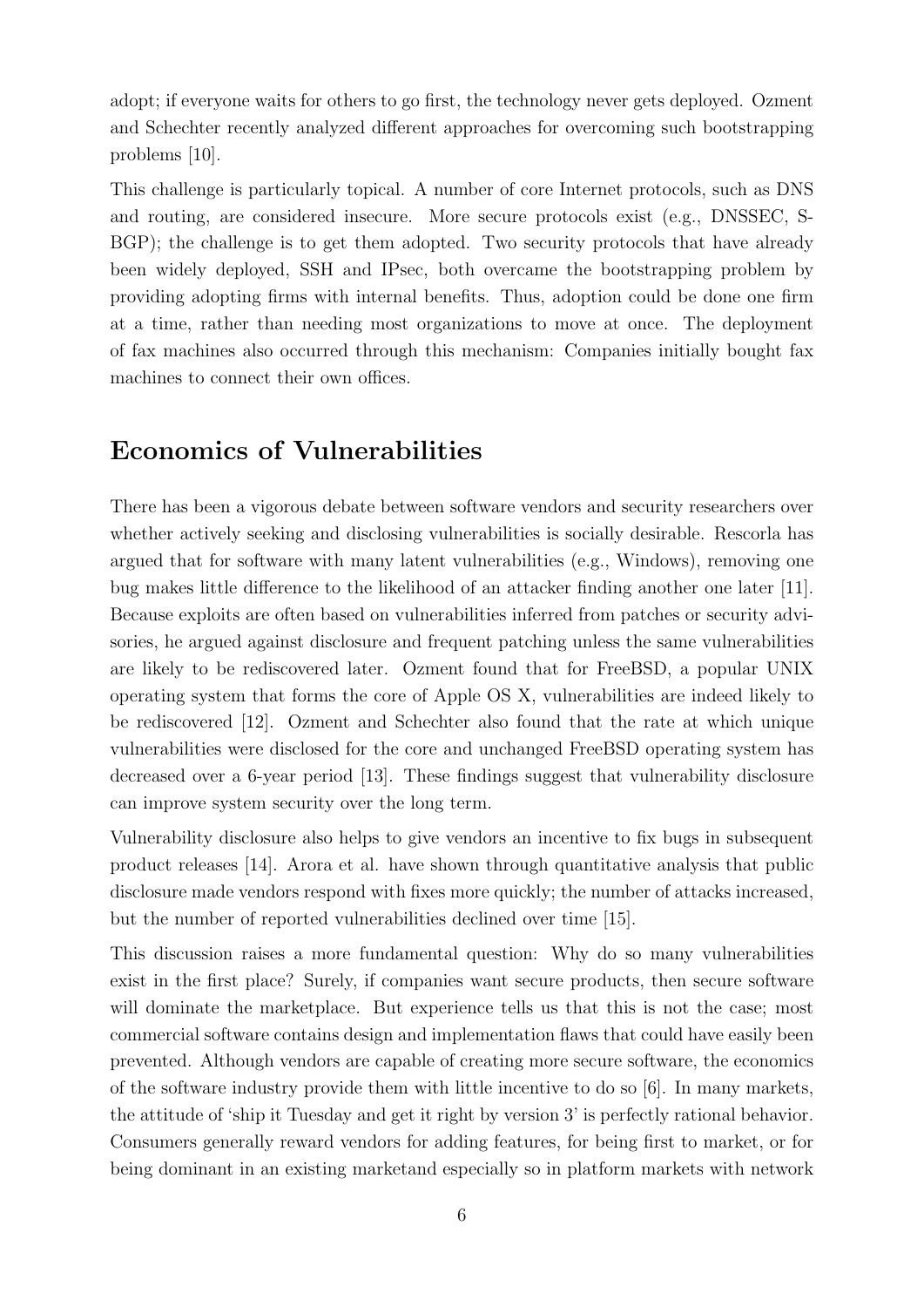externalities. These motivations clash with the task of writing more secure software, which requires time-consuming testing and a focus on simplicity.

Another aspect of vendors' lack of motivation is that the software market is a 'market for lemons' [6]. In a Nobel prizewinning work, economist George Akerlof employed the used car market as a metaphor for a market with asymmetric information [16]. He imagined a town in which 50 good used cars (worth \$2000 each) are for sale, along with 50 'lemons' (worth \$1000 each). The sellers know the difference but the buyers do not. What will be the market-clearing price? One might initially think \$1500, but at that price no one with a good car will offer it for sale, so the market price will quickly end up near \$1000. Because buyers are unwilling to pay a premium for quality they cannot measure, only low-quality used cars are available for sale.

The software market suffers from the same information asymmetry. Vendors may make claims about the security of their products, but buyers have no reason to trust them. In many cases, even the vendor does not know how secure its software is. So buyers have no reason to pay more for protection, and vendors are disinclined to invest in it. How can this be tackled?

There are two developing approaches to obtaining accurate measures of software security: vulnerability markets and insurance. Vulnerability markets help buyers and sellers to establish the actual cost of finding a vulnerability in software, which is a reasonable proxy for software security. Originally, some standards specified a minimum cost of various kinds of technical compromise; one example is banking standards for point-of-sale terminals [17]. Then Schechter proposed open markets for reports of previously undiscovered vulnerabilities [18]. Two firms, iDefense and Tipping Point, are now openly buying vulnerabilities, so a market actually exists (unfortunately, the prices are not published). Their business model is to provide vulnerability data simultaneously to their customers and to the vendor of the affected product, so that their customers can update their firewalls before anyone else. However, the incentives in this model are suboptimal: Bug-market organizations might increase the value of their product by leaking vulnerability information to harm nonsubscribers [19].

Several variations on vulnerability markets have been proposed. Bhme has argued that software derivatives are a better tool than markets for the measurement of software security [20]. Here, security professionals can reach a price consensus on the level of security for a product. Contracts for software could be issued in pairs; the first pays a fixed value if no vulnerability is found in a program by a specific date, and the second pays another value if vulnerabilities are found. If these contracts can be traded, then their price will reflect the consensus on the program. Software vendors, software company investors, and insurance companies could use such derivatives to hedge risks. A third possibility, offered by Ozment, is to design a vulnerability market as an auction [21].

One criticism of all market-based approaches is that they might increase the number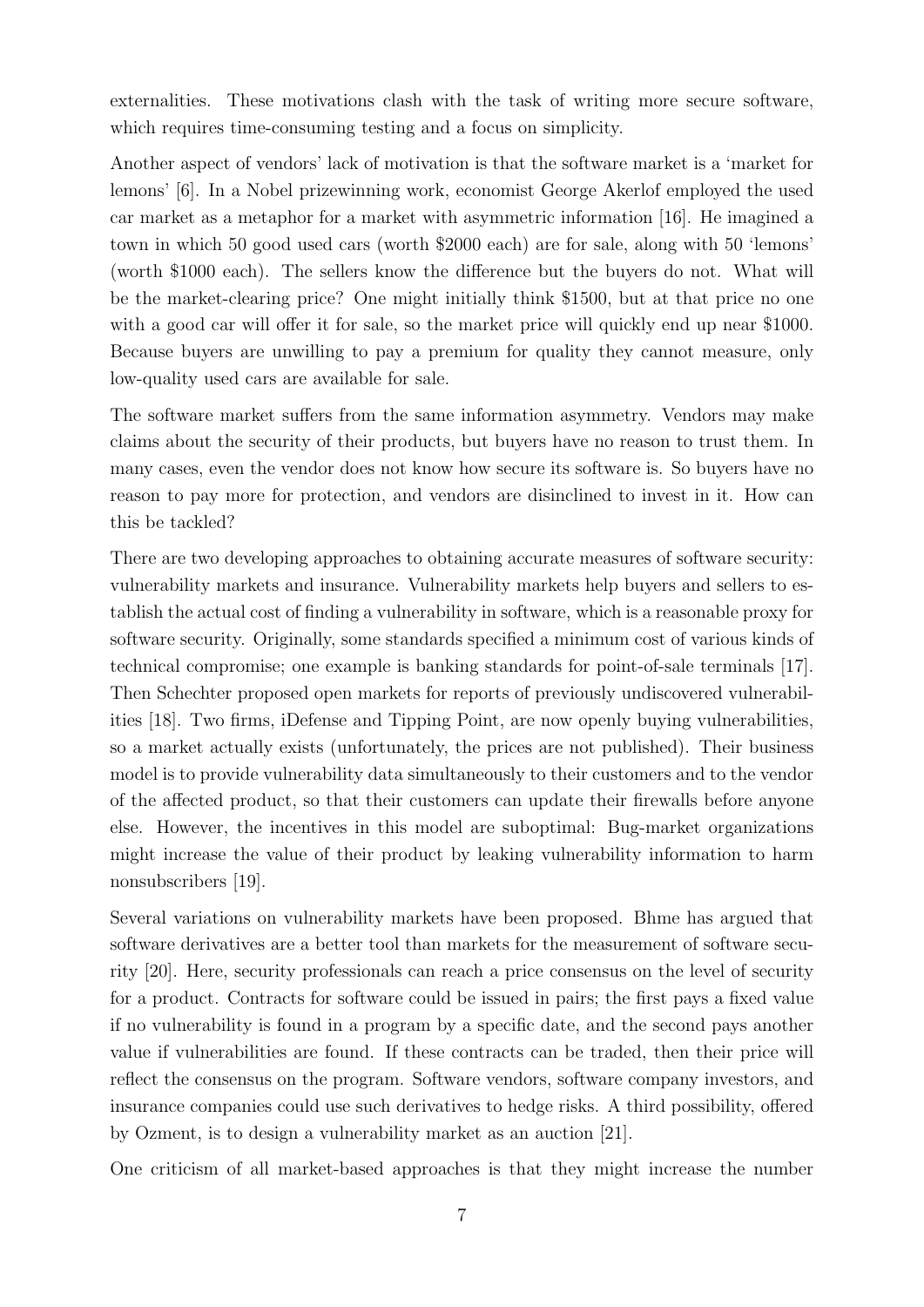of identified vulnerabilities by compensating people who would otherwise not search for flaws. Thus, some care must be exercised in designing them.

An alternative approach is to rely on insurers. The argument is that underwriters assign premiums based on a firm's information technology (IT) infrastructure and the processes by which it is managed. Their assessment may result in advice on best practice and, over the long run, they amass a pool of data by which they can value risks more accurately. Right now, however, the cyber-insurance market is both underdeveloped and underused. Why could this be?

One reason, according to Bhme and Kataria [22], is the problem of interdependent risk, which takes at least two forms. A firm's IT infrastructure is connected to other entities, so its efforts may be undermined by failures elsewhere. Cyber-attacks also often exploit a vulnerability in a system used by many firms. This interdependence makes certain cyberrisks un-attractive to insurersparticularly those where the risk is globally rather than locally correlated, such as worm and virus attacks, and systemic risks such as Y2K. Many writers have called for software risks to be transferred to the vendors; but if this were the law, it is unlikely that Microsoft would be able to buy insurance. So far, vendors have succeeded in dumping most software risks, but this outcome is also far from being socially optimal. Even at the level of customer firms, correlated risk makes firms underinvest in both security technology and cyber-insurance [23]. Insurance companies must charge higher premiums, so cyber-insurance markets lack the volume and liquidity to become efficient.

Insurance is not the only market affected by information security. Some very high-profile debates have centered on DRM; record companies have pushed for years for DRM to be incorporated into computers and consumer electronics, whereas digital-rights activists have opposed them. What light can security economics shed on this debate?

Varian presented a surprising result in January 2005 [24]: that stronger DRM would help system vendors more than it would help the music industry, because the computer industry is more concentrated (with only three serious suppliers of DRM platforms: Microsoft, Sony, and the dominant firm, Apple). The content industry scoffed, but by the end of 2005 music publishers were protesting that Apple was getting an unreasonably large share of the cash from online music sales. As power in the supply chain moved from the music majors to the platform vendors, so power in the music industry appears to be shifting from the majors to the independents, just as airline deregulation has favored aircraft makers and low-cost airlines. This is a striking demonstration of the predictive power of economic analysis.

There are other interesting market failures. Recently, for example, a number of organizations have set up certification services to vouch for the quality of software products or Web sites. The aim has been twofold: to overcome public wariness about electronic commerce, and by self-regulation to forestall more expensive regulation by the government.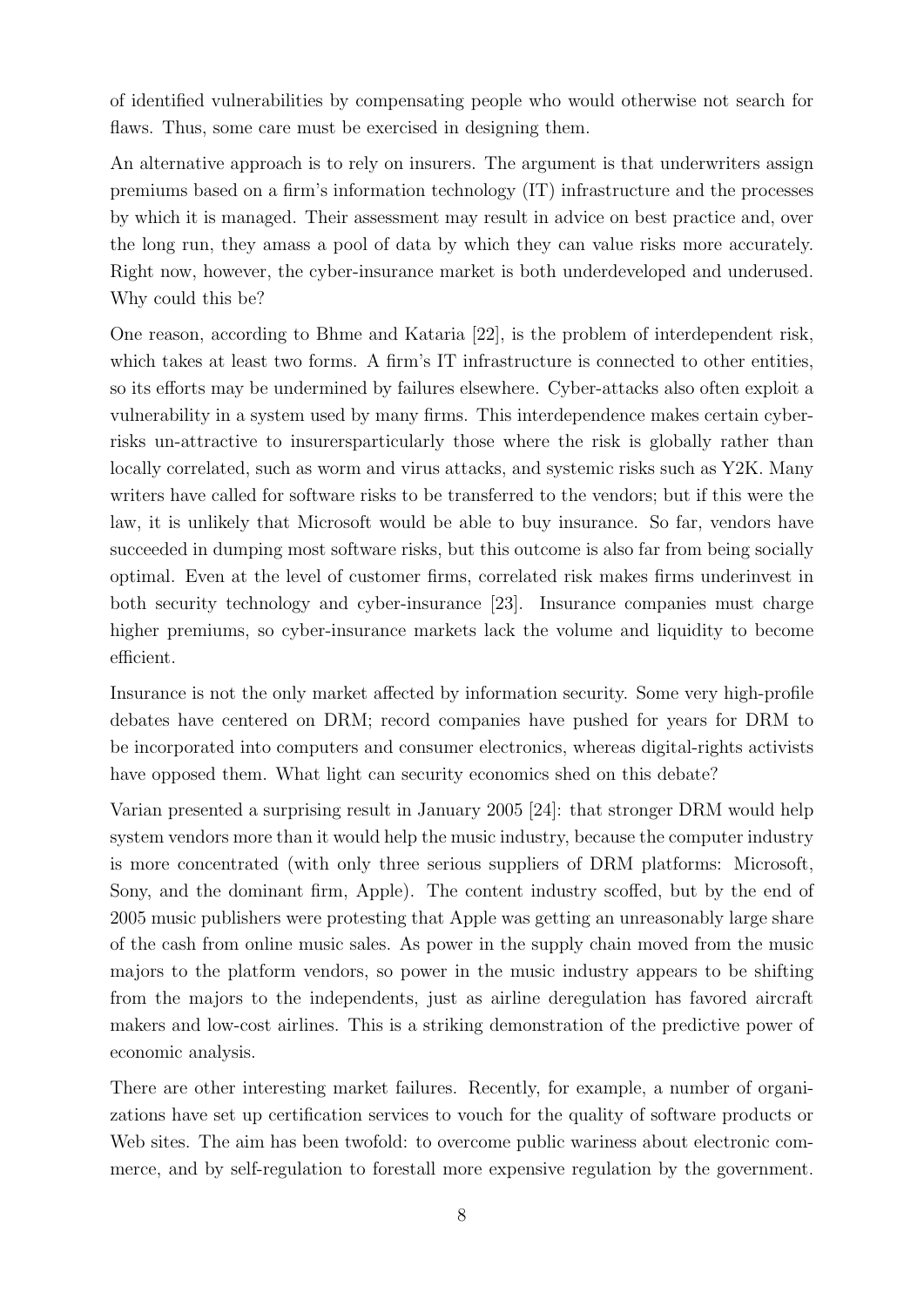But certification markets can easily be ruined by a race to the bottom; dubious companies are more likely to buy certificates than reputable ones, and even ordinary companies may shop around for the easiest deal. Edelman has shown that such 'adverse selection' is really happening [25]: Whereas some 3% of Web sites are malicious, some 8% of Web sites with certification from one large vendor are malicious. He also discovered inconsistencies between ordinary Web search results and those from paid advertising: Where as 2.73% of companies ranked at the top in a Web search were bad, 4.44% of companies who had bought ads from the search engine were bad. His conclusion: 'Don't click on ads.'

#### Economics of Privacy

The persistent erosion of personal privacy with advances in technology has frustrated policy people and practitioners alike. Privacy-enhancing technologies have been offered for sale, yet most have failed in the marketplace. Again, economics explains this better than technical factors do.

Odlyzko has argued that privacy erosion is a consequence of the desire to charge different prices for similar services [26]. Technology is increasing both the incentives and the opportunities for discriminatory pricing. Companies can mine online purchases and interactions for data revealing individuals' willingness to pay. The results are the complex and ever-changing prices charged for such commodities as airline seats, software, and telecommunications services. Such differential pricing is economically efficient but is increasingly resented. Acquisti and Varian analyzed the market conditions under which first-degree price discrimination can actually be profitable [27]: It may thrive in industries with wide variation in consumer valuation for services, where personalized services can be supplied with low marginal costs, and where repeated purchases are likely.

So much for the factors that make privacy intrusions more likely. What factors make them less so? Campbell et al. found that the stock price of companies reporting a security breach is more likely to fall if the breach leaked confidential information [28]. Acquisti et al. conducted a similar analysis for privacy breaches [29]. Their initial results are less conclusive but still point to a negative impact on stock price, followed by an eventual recovery.

Incentives also affect the detailed design of privacy technology. Anonymity systems depend heavily on network externalities: Additional users provide cover traffic necessary to hide users' activities from an observer. This fact has been recognized by some developers of anonymity systems [30]. As a result, some successful applications such as Tor [31], which anonymizes Web traffic, emphasize usability to increase adoption rates.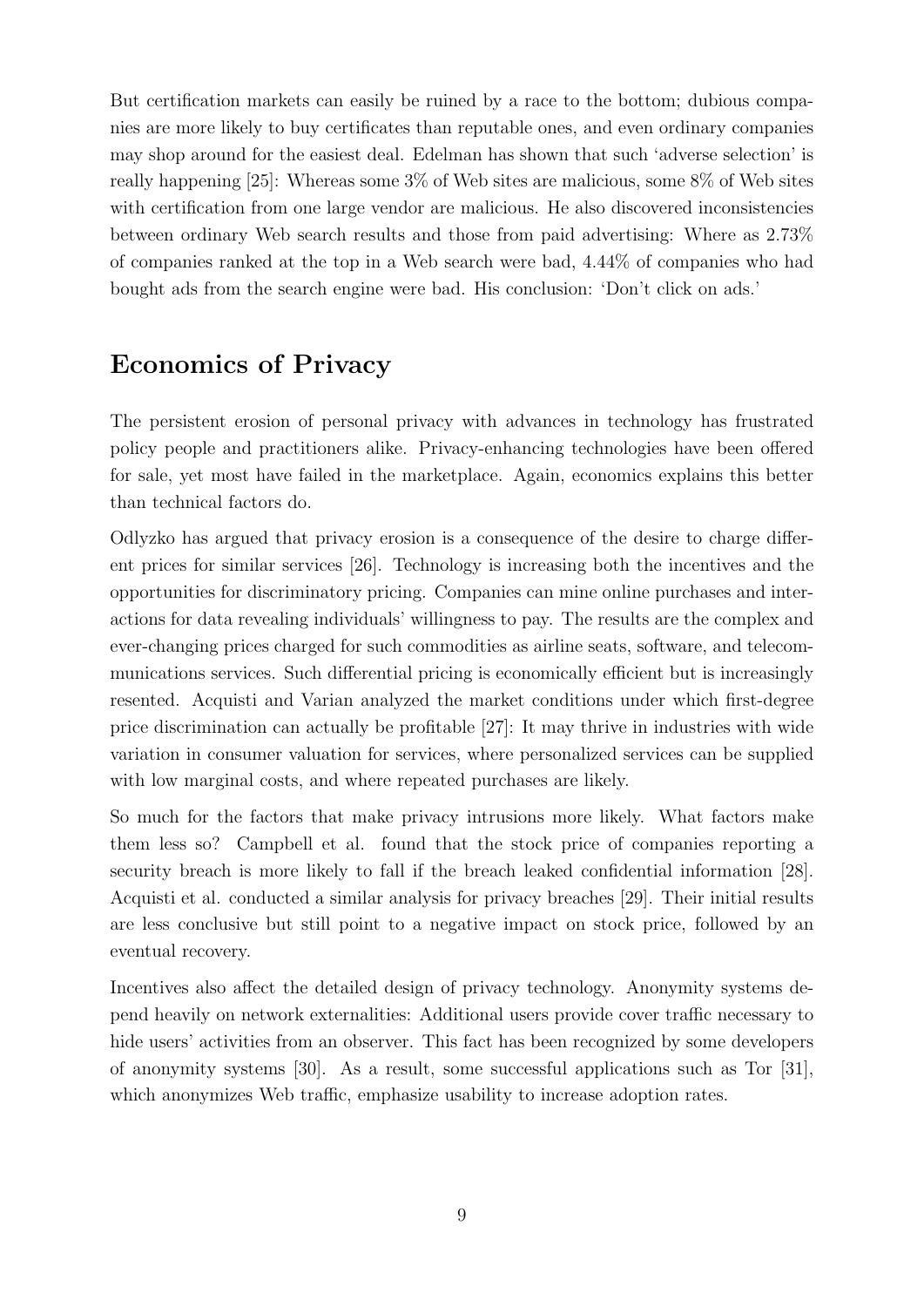# On the Horizon: Network Topology and Information **Security**

The topology of complex networks is an emerging tool for analyzing information security. Computer networks from the Internet to decentralized peer-to-peer networks are complex but emerge from ad hoc interactions of many entities using simple ground rules. This emergent complexity, coupled with heterogeneity, is similar to social networks and even to the metabolic pathways in living organisms. Recently a discipline of network analysis has emerged at the boundary between sociology and condensed-matter physics. It takes ideas from other disciplines, such as graph theory, and in turn provides tools for modeling and investigating such networks (see [32] for a recent survey). The interaction of network science with information security provides an interesting bridge to evolutionary game theory, a branch of economics that has been very influential in the study of human and animal behavior.

Network topology can strongly influence conflict dynamics. Often an attacker tries to disconnect a network or increase its diameter by destroying nodes or edges while the defender counters with various resilience mechanisms. Examples include a music industry body attempting to close down a peer-to-peer file-sharing network, a police force trying to decapitate a terrorist organization, and a totalitarian government conducting surveillance on political activists. Police forces have been curious for some years about whether network science might be of practical use in covert conflicts, either to insurgents or to counterinsurgency forces.

Different topologies have different robustness properties with respect to various attacks. Albert et al. showed that certain real-world networks with scale-free degree distributions are more robust to random attacks than to targeted attacks [33]. This is because scale-free networks, like many real-world networks, get much of their connectivity from a minority of nodes that have a high vertex order. This resilience makes them highly robust against random upsets, but if the 'kingpin' nodes are removed, connectivity collapses.

The static case of this model is exemplified by a police force that becomes aware of a criminal or terrorist network and sets out to disrupt it by finding and arresting its key people. Nagaraja and Anderson recently extended the model to the dynamic case [34], in which the attacker can remove a certain number of nodes at each round and the defenders then recruit other nodes to replace them. Using multiround simulations to study how attack and defense interact, they found that formation of localized clique structures at key network points worked reasonably well, whereas defenses based on rings did not work well at all. This helps to explain why peer-to-peer systems with ring architectures turned out to be rather fragileand also why revolutionaries have tended to organize themselves in cells.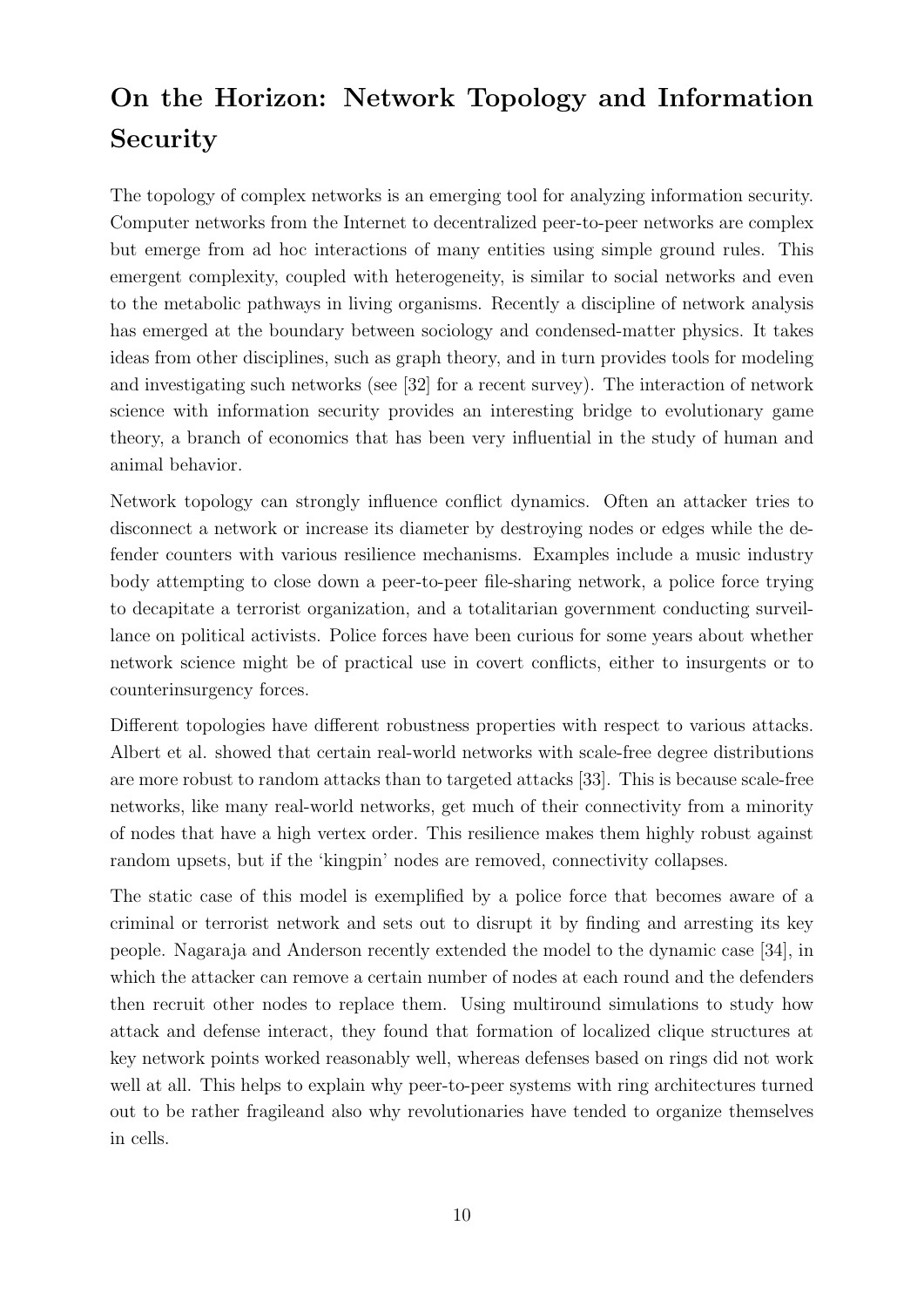#### Concluding Remarks

Over the past few years, a research program on the economics of security has built many cross-disciplinary links and has produced many useful (and indeed delightful) insights from unexpected places. Many perverse aspects of information security that had long been known to practitioners but were dismissed as 'bad weather' have turned out to be quite explicable in terms of the incentives facing individuals and organizations, and in terms of different kinds of market failure.

As for the future, the work of the hundred or so researchers active in this field has started to spill over into two new domains. The first is the economics of security generally, where there is convergence with economists studying topics such as crime and warfare. The causes of insurgency, and tools for understanding and dealing with insurgent networks, are an obvious attractor. The second new domain is the economics of dependability. Why is it, for example, that large IT projects fail? We have much better tools for managing complex projects than we did 30 years ago, yet the same proportion of big projects seem to failwe just build bigger failures nowadays. This suggests that the causes have as much to do with incentives and organizational behavior as with intrinsic system complexity. And as systems become ever more interconnected, the temptation for system owners to try to dump reliability problems on others will increase. There is thus a search beginning for network protocols and interfaces that are 'strategy-proof' – that is, designed so that the incentives of the principals are properly aligned and no one can gain by cheating. Designing bad behavior out of systems at the start is much more attractive than trying to police it afterward.

#### References and Notes

- 1. R. J. Anderson. Why cryptosystems fail. In Comm. ACM. 37, 32 (1994).
- 2. H. Varian. Managing online security risks. In The New York Times (2000), http://www.nytimes.com/library/financial/columns/060100econ-scene.html
- 3. T. Moore. Countering hidden-action attacks on networked systems. In Fourth Workshop on the Economics of Information Security (2005), http://www.infosecon.net/workshop/pdf/18.pdf
- 4. G. Danezis and R. J. Anderson. The economics of resisting censorship. In IEEE Security & Privacy 3, 45 (2005).
- 5. D. Goodhart. Too diverse? In Prospect (2004), http://www.guardian.co.uk/race/story/0,11374,1154684,00.html.
- 6. R. Anderson. Why information security is hard an economic perspective. In  $17th$ Annual Computer Security Applications Conference (2001), pp. 358–365.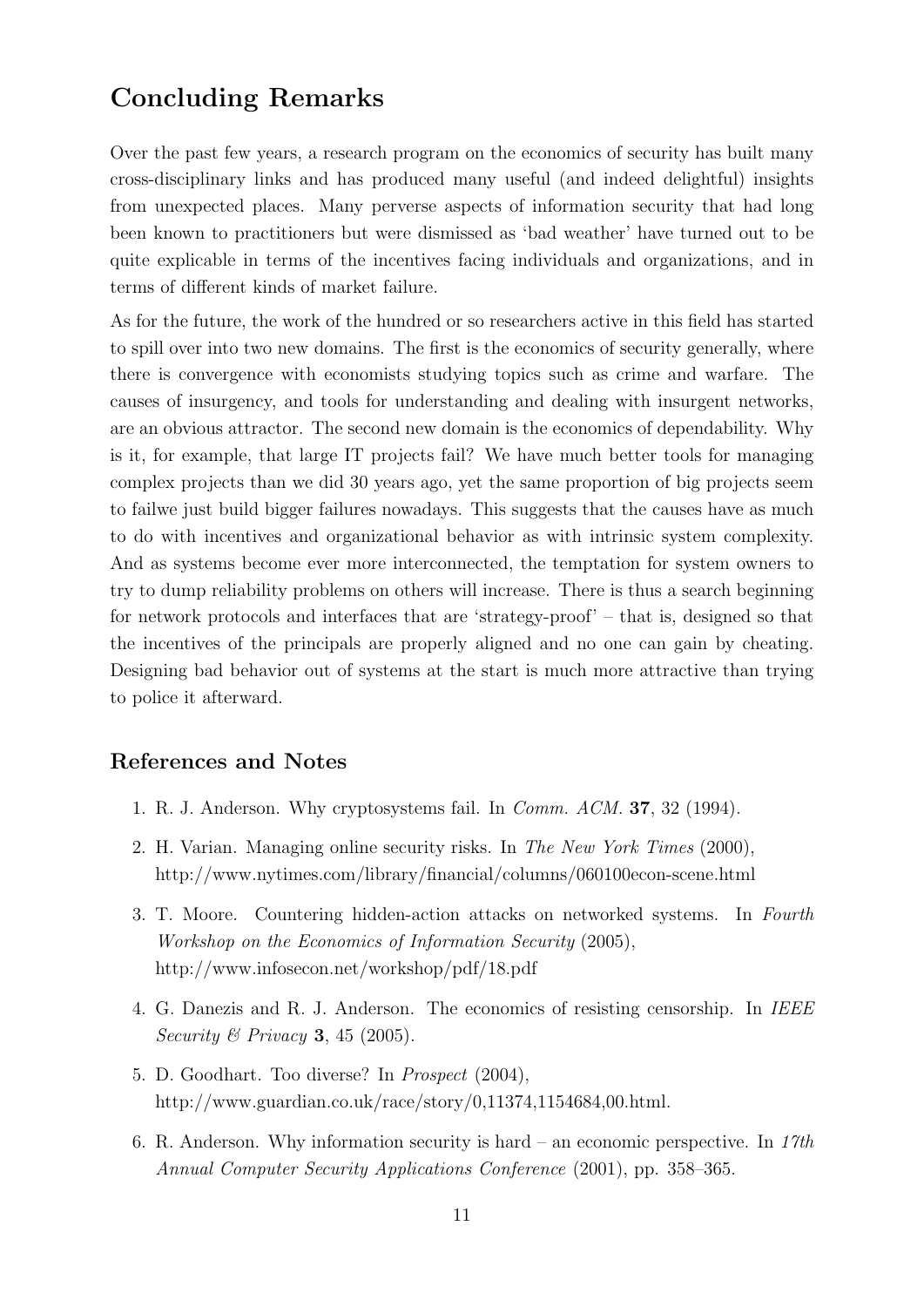- 7. H. Varian. System reliability and free riding. In Economics of Information Security, L. J. Camp, S. Lewis, eds. (Kluwer Academic Publishers, 2004), vol. 12 of Advances in Information Security, pp. 1-15.
- 8. H. Kunreuther and G. Heal, Interdependent security. In Journal of Risk and Uncertainty 26, 231 (2003).
- 9. M. L. Katz and C. Shapiro. Network externalities, competition, and compatibility. In The American Economic Review 75, 424 (1985).
- 10. A. Ozment and S. E. Schechter. Bootstrapping the adoption of internet security protocols. In Fifth Workshop on the Economics of Information Security (2006), http://weis2006.econinfosec.org/docs/46.pdf.
- 11. E. Rescorla. Is finding security holes a good idea? In Third Workshop on the Economics of Information Security (2004), http://www.dtc.umn.edu/weis2004/rescorla.pdf.
- 12. A. Ozment. The likelihood of vulnerability rediscovery and the social utility of vulnerability hunting. In Fourth Workshop on the Economics of Information Security (2005), http://www.infosecon.net/workshop/pdf/10.pdf.
- 13. A. Ozment and S. E. Schechter. Milk or wine: does software security improve with age? In 15th USENIX Security Symposium (2006), pp. 93-104.
- 14. A. Arora, R. Telang and H. Xu. Optimal policy for software vulnerability disclosure. In Third Workshop on the Economics of Information Security (2004), http://www.dtc.umn.edu/weis2004/xu.pdf.
- 15. A. Arora, R. Krishnan, A. Nandkumar, R. Telang and Y. Yang. Impact of vulnerability disclosure and patch availability – an empirical analysis. In Third Workshop on the Economics of Information Security (2004), http://www.dtc.umn.edu/weis2004/telang.pdf.
- 16. G. A. Akerlof. The market for 'lemons': quality uncertainty and the market mechanism. In Quarterly Journal of Economics 84, 488 (1970).
- 17. PIN management requirements: PIN entry device security requirements manual  $(2004),$ http://partnernetwork.visa.com/dv/pin/pdf/Visa ATM Security Requirements.pdf.
- 18. S. E. Schechter. Computer security strength and risk: a quantitative approach, Ph.D. thesis, Harvard University (2004).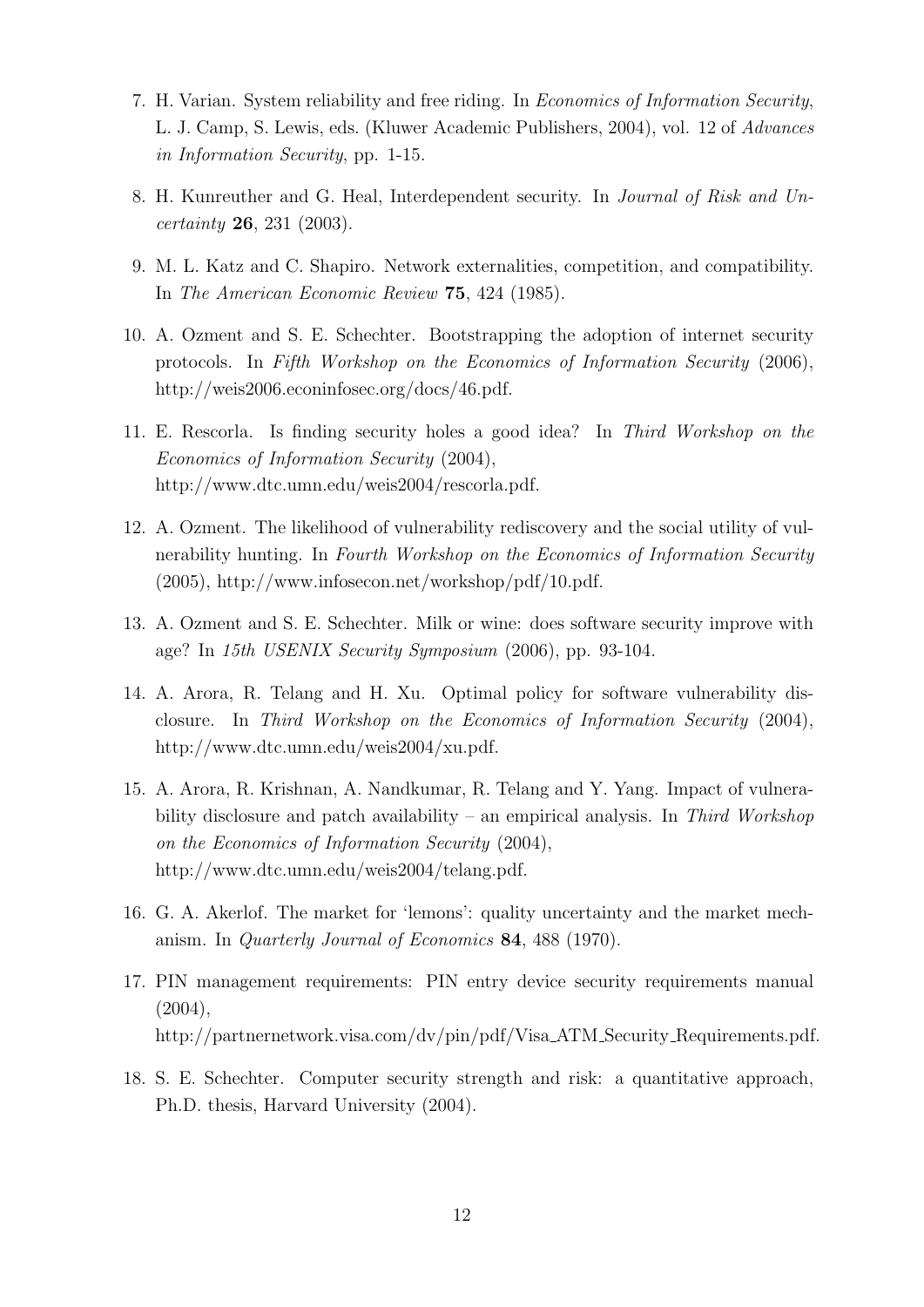- 19. K. Kannan and R. Telang. Economic analysis of market for software vulnerabilities. In Third Workshop on the Economics of Information Security (2004), http://www.dtc.umn.edu/weis2004/kannan-telang.pdf.
- 20. R. Böhme. A comparison of market approaches to software vulnerability disclosure. In ETRICS (Springer Verlag, 2006), pp. 298-311. LNCS 2995.
- 21. A. Ozment. Bug auctions; vulnerability markets reconsidered. In Third Workshop on the Economics of Information Security (2004), http://www.dtc.umn.edu/weis2004/ozment.pdf.
- 22. R. Böhme and G. Kataria. Models and measures for correlation in cyber-insurance. In Fifth Workshop on the Economics of Information Security (2006), http://weis2006.econinfosec.org/docs/16.pdf.
- 23. H. Ogut, N. Menon and S. Raghunathan. Cyber insurance and IT security investment: impact of interdependent risk. In Fourth Workshop on the Economics of Information Security (2005), http://www.infosecon.net/workshop/pdf/56.pdf.
- 24. H. Varian. Keynote address to the Third Digital Rights Management Conference, Berlin, Germany, January 13, 2005.
- 25. B. Edelman. Adverse selection in online 'trust' certificates. In Fifth Workshop on the Economics of Information Security (2006), http://weis2006.econinfosec.org/docs/10.pdf.
- 26. A. Odlyzko. Privacy, economics and price discrimination on the internet. In Fifth Int'l. Conference on Electronic Commerce (ACM Press, New York, NY, USA, 2003), pp. 355-366.
- 27. A. Acquisti and H. Varian. Conditioning prices on purchase history. In Marketing Science **24** 367 (2005).
- 28. K. Campbell, L. A. Gordon, M. P. Loeb and L. Zhou. The economic cost of publicly announced information security breaches: empirical evidence from the stock market. In J. Comput. Secur. 11, 431 (2003).
- 29. A. Acquisti, A. Friedman and R. Telang. Is there a cost to privacy breaches? In Fifth Workshop on the Economics of Information Security (2006), http://weis2006.econinfosec.org/docs/40.pdf.
- 30. R. Dingledine and N. Matthewson. Anonymity loves company: usability and the network effect. In Fifth Workshop on the Economics of Information Security (2006), http://weis2006.econinfosec.org/docs/41.pdf.
- 31. http://tor.eff.org.